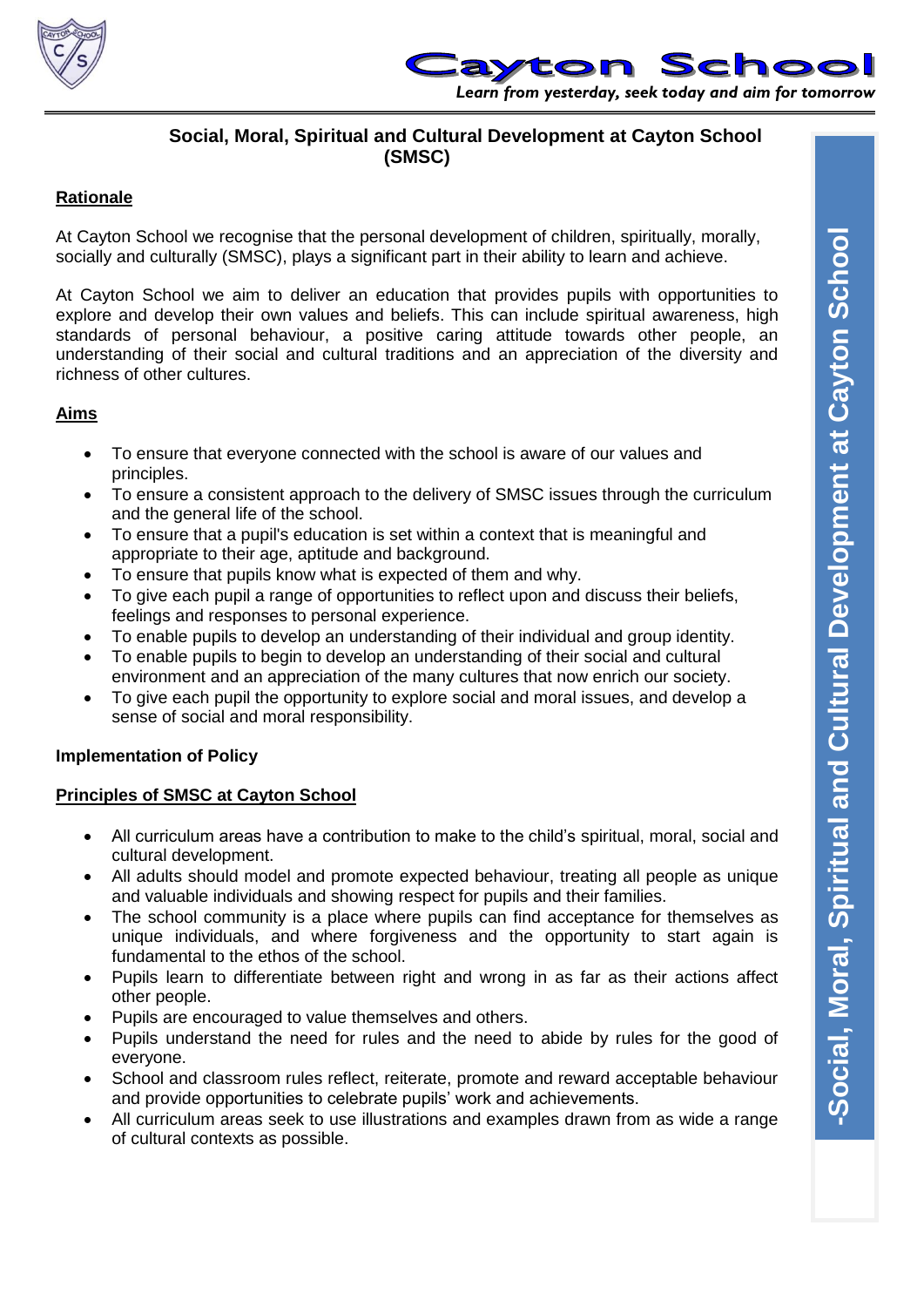



## **Teaching and Organisation of SMSC**

At Cayton School development in SMSC will take place across all curriculum areas, within activities that encourage pupils to recognise the spiritual dimension of their learning, reflect on the significance of what they are learning, and to recognise any challenges that there may be to their own attitude and lifestyle. All curriculum areas should seek illustrations and examples drawn from as wide a range of cultural contexts as possible.

#### **At Cayton School there will be opportunities to:**

- Talk about personal experiences and feelings.
- Express and clarify their own ideas and beliefs.
- Speak about difficult events, e.g. bullying, death etc.
- Share thoughts and feelings with other people.
- Explore relationships with friends/family/others.
- Consider others needs and behaviour.
- Show empathy.
- Develop self-esteem and a respect for others.
- Develop a sense of belonging. Develop the skills and attitudes that enable pupils to develop socially, morally, spiritually and culturally, e.g. empathy, respect, open mindedness, sensitivity, critical awareness etc.

#### **At Cayton School curriculum areas provide opportunities to:**

- Listen and talk to each other.
- Treat all as equals.
- Agree and disagree.
- Take turns and share equipment.
- Work co-operatively and collaboratively.

## **Links with the wider community**

- Visitors are welcomed into school.
- Links with the church are fostered through links with the local churches.
- The development of a strong home/school link is regarded as very important, enabling parents and teachers to work in an effective partnership.
- Pupils will be taught to appreciate their local environment and to develop a sense of responsibility to it.

## **Spiritual Development**

At Cayton School we aim to provide learning opportunities that will enable pupils to:

- Sustain their self-esteem in their learning experience.
- Develop their capacity for critical and independent thought.
- Foster their emotional life and express their feelings.
- Experience moments of stillness and reflection.
- Discuss their beliefs, feelings, values and responses to personal experiences.
- Form and maintain worthwhile and satisfying relationships.
- Reflect on, consider and celebrate the wonders and mysteries of life.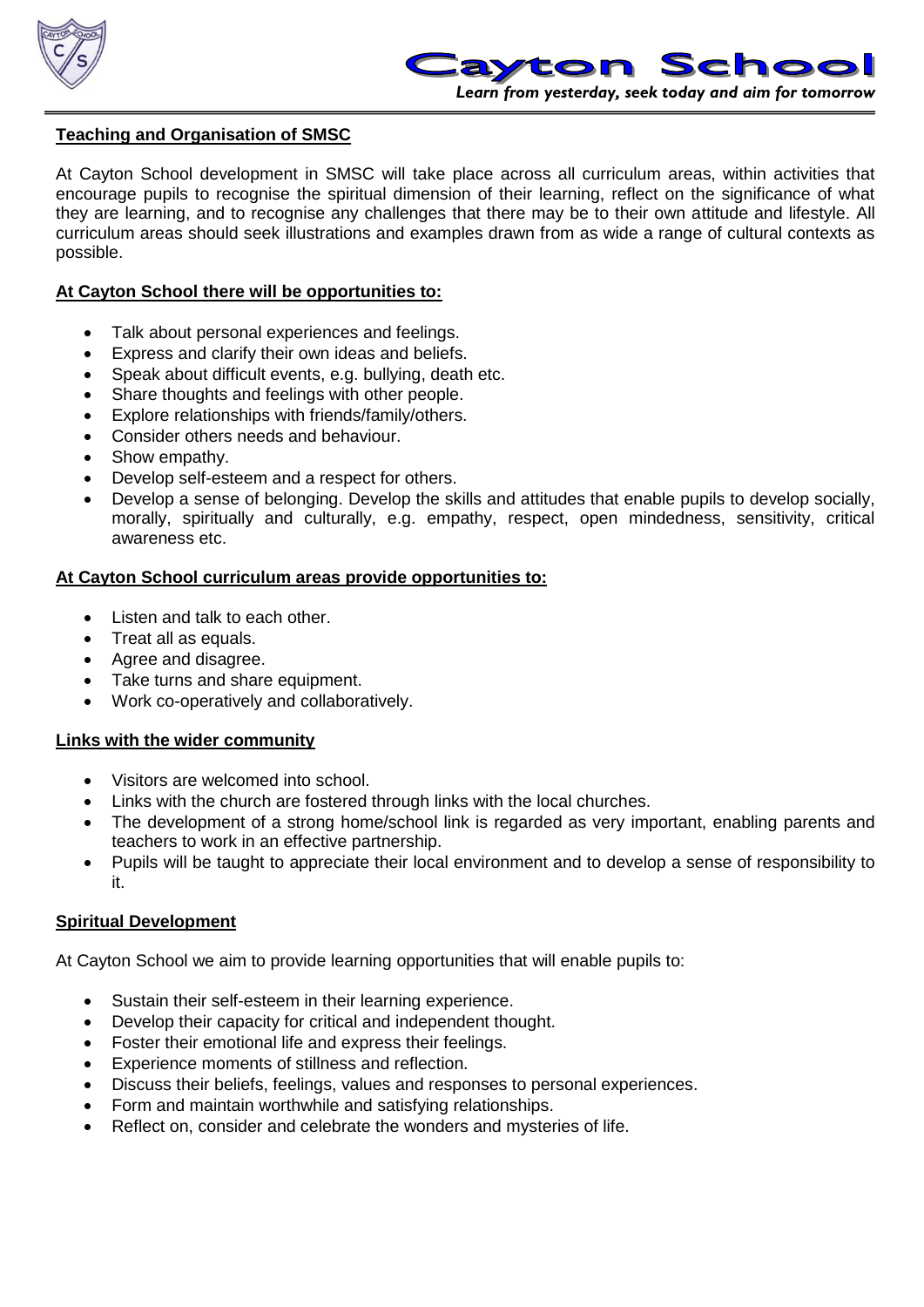



Children who are developing **spiritually** are likely to be developing some or all of the following characteristics:

- A set of values, principles and beliefs, which may or may not be religious, which inform their perspective on life and their patterns of behaviour.
- An awareness and understanding of their own and others' beliefs.
- A respect for themselves and for others.
- A sense of empathy with others, concern and compassion.
- An increasing ability to reflect and learn from this reflection.
- An ability to show courage and persistence in defence of their aims, values, principles and beliefs.
- An appreciation of the intangible for example, beauty, truth, love, goodness and mystery
- A respect for insight as well as knowledge and reason.
- An expressive and/or creative impulse.
- An ability to think in terms of the 'whole'- for example, concepts such as harmony, interdependence, scale, perspective.
- An understanding of feelings and emotions and their likely impact.

## **Moral Development**

At Cayton School we aim to provide learning opportunities that will enable pupils to:

- Recognise the unique value of each individual.
- Listen and respond appropriately to the views of others.
- Gain the confidence to cope with setbacks and learn from mistakes.
- Take initiative and act responsibly with consideration for others.
- Show respect for the environment.
- Make informed and independent judgements.

Children who are developing **morally** are likely to be developing some or all of the following characteristics:

- An ability to distinguish right from wrong, based on a knowledge of the moral codes of their own and other cultures.
- A confidence to act consistently in accordance with their own principles.
- An ability to think through the consequences of their own and others' actions.
- A willingness to express their views on ethical issues and personal values.
- An ability to make responsible and reasoned judgements on moral dilemmas.
- A commitment to personal values in areas which are considered right by some and wrong by others.
- A considerate style of life.
- A respect for others' needs, interests and feelings, as well as their own.
- A desire to explore their own and others' views.
- An understanding of the need to review and re-assess their values, codes and principles in the light of experience.

## **Social Development**

At Cayton School we aim to promote opportunities that will enable pupils to:

- Develop an understanding of their individual and group identity.
- Begin to understand the Christian and other faiths' imperative for social justice and a concern for the disadvantaged.